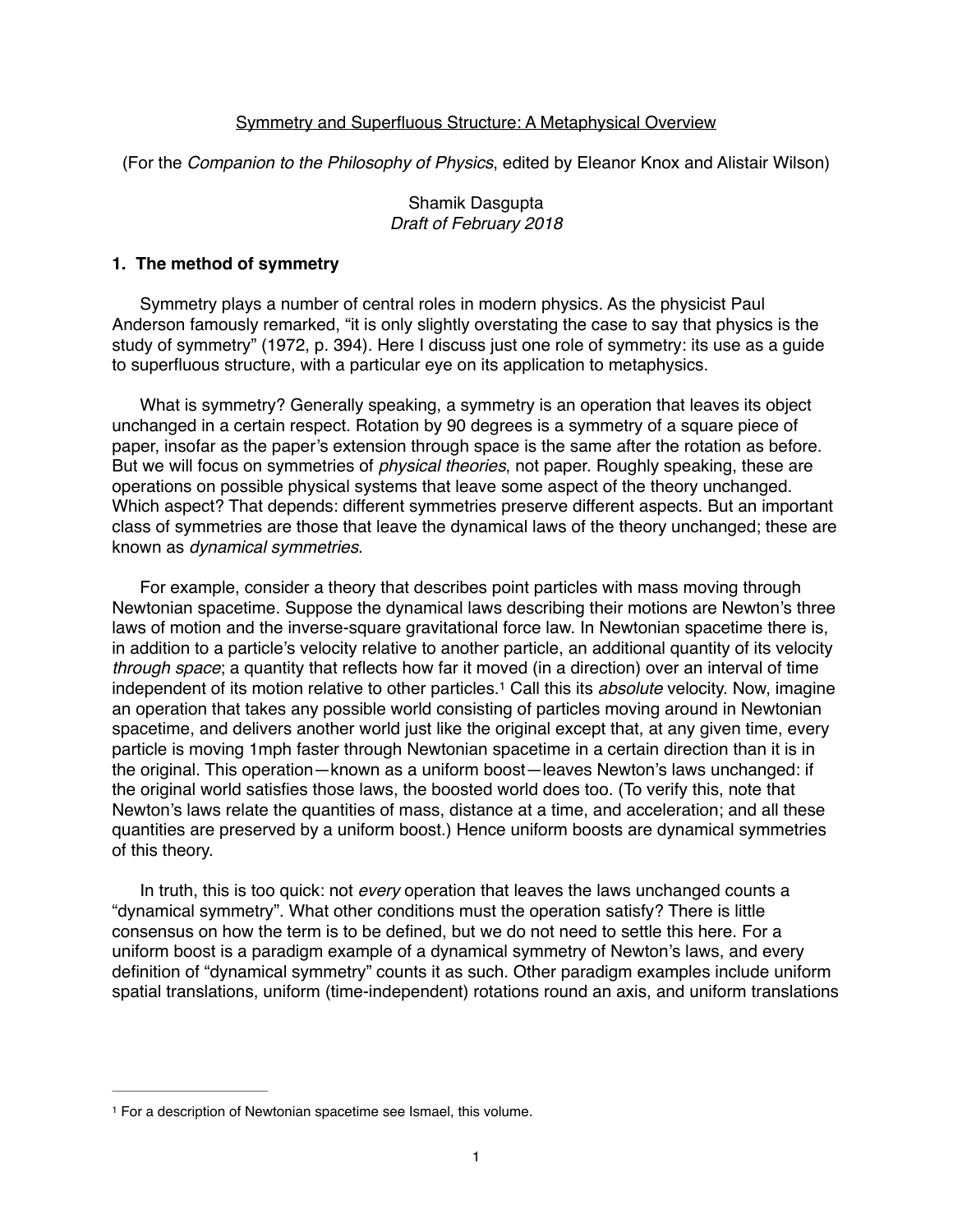through time. Our discussion of dynamical symmetries can proceed for now on the basis of these paradigm cases.2

I said that symmetry is used as a guide to superfluous structure. How? Call those quantities that are unchanged by the dynamical symmetries of a theory the *invariant* quantities of the theory. Other quantities are *variant quantities*. A uniform boost changes all the absolute velocities in a system; hence absolute velocity is a variant quantity of the Newtonian theory above. By contrast, the invariant quantities include acceleration, relative velocity, and the spatial distance at a time: all these quantities are unchanged by the dynamical symmetries of the theory.<sup>3</sup> Then the core idea is that *the variant quantities of a theory are superfluous to it.* 

What does this mean? For the purposes of mathematical physics, perhaps just this: that if some part of the mathematical formalism of a theory encodes a variant quantity, it can be regarded as physically insignificant and ignored. But for the purposes of metaphysics, the idea is that the idea is that *variance is a sign of unreality*; a reason to think that the quantity is unreal. For example, suppose we started off believing the little theory above, and then realized that absolute velocity is one of its variant quantities. The idea is that this would be reason to conclude that there is no such quantity as absolute velocity after all. To accept the conclusion, one must give up the idea that particles move around in Newtonian spacetime and propose an alternative theory of the structure of spacetime on which there is no quantity of absolute velocity.<sup>4</sup> In this way, considerations of symmetry can inform conclusions about the nature of spacetime.

Metaphysicians should find this intriguing. For metaphysics is in deep need of method, and what we appear to have here is a "method of symmetry": take your best physics, find its dynamical symmetries and hence its variant quantities, and argue that those quantities aren't real.<sup>5</sup> If this method can teach us about the nature of spacetime, we might hope it could generalize to other putative aspects of reality too. If a metaphysician proposes a theory on which reality contains something X, and X can be shown to vary under a dynamical symmetry, the method of symmetry would have us argue that there is no such thing as X after all.

But how exactly does the method work? And to what other kinds of cases can it be applied? This chapter will survey various approaches to the method of symmetry.

For representative examples of definitions in the philosophical literature, see Earman (1989) p. 45-6 and Belot 2 (2013).

To be clear, there are formulations of classical physics in which *rotational* acceleration, but not linear acceleration, is 3 invariant. Knox (2013), for example, examines the symmetries of a theory like this. But the flat-footed theory I meant to denote above implies that force-free bodies are *unaccelerated* in both linear and rotational respects, and is therefore a theory in which both types of acceleration are invariant.

<sup>4</sup> See Ismael, this volume, for a description of one kind of spacetime structure that has no quantity of absolute velocity: the Galilean structure. Of course, one would also need to re-state the laws using the resources of the new theory of spacetime. For example, instead of saying that a body under the influence of no forces would either remain at rest or else move at a constant velocity, the re-stated law would say that such a body would move inertially (where inertial motion is defined in terms of the affine structure of Galilean space). One might then ask whether this is the same law re-expressed, or a different law altogether, but that is just a verbal issue.

<sup>&</sup>lt;sup>5</sup> Statements of this "method of symmetry" abound in the literature; for a small sample see Earman (1989, p. 46), Ismael and van Fraassen (2003), Roberts (2008), North (2009), Healey (2009), Baker (2010), Belot (2013), and Dasgupta (2016).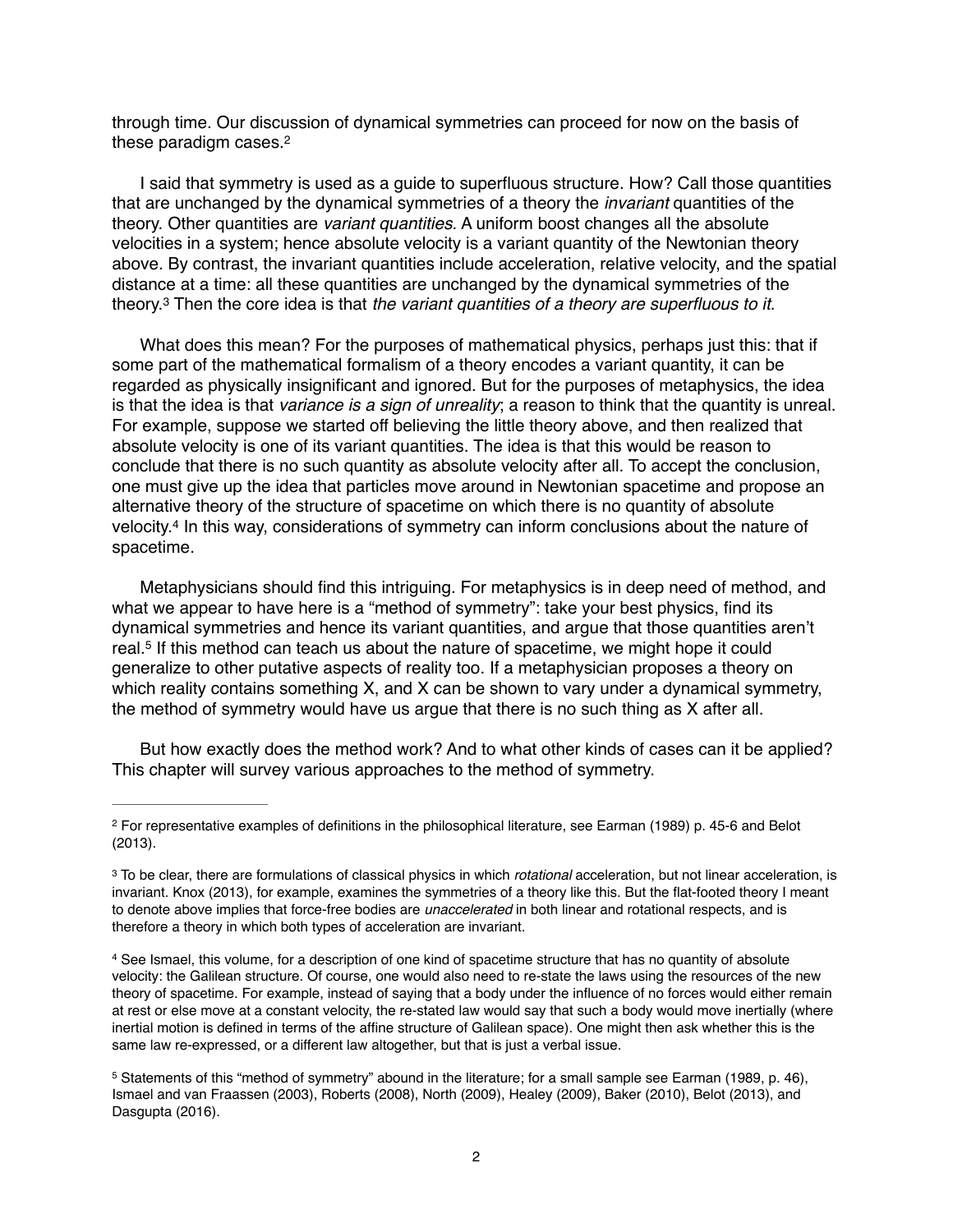To this end I focus on the case study of absolute velocity in classical physics. Why trouble ourselves with such a tired and fictional example? Wouldn't we be better off drawing metaphysical lessons from a more realistic physics? Well yes, ultimately. But if our aim is to clarify the *method*, this sanitized example is useful insofar as it abstracts from distracting complications. This is no worse (and, perhaps, no better) than asking whether a white sneaker confirms the hypothesis that all ravens are black. In neither case is any self-respecting scientist interested in the example *per se*; the hope, rather, is that it illuminates the logic behind the method.

# **2. Justifications**

Let's start by asking what justifies the method of symmetry. Suppose we discover that a certain quantity is variant in what we think are the true laws of physics. Why is this a reason to think that it's not real? What is it about variant quantities that distinguishes them from invariant quantities in this regard? At least three answers are found the literature: that variant quantities are *not objective*, that they are *physically redundant*, and that they are *undetectable*. Let me discuss each in turn.

The idea that invariant quantities are *objective* has long been associated with symmetry. As Weyl put it, 'objectivity means invariance' (2007, chapter 5). This idea was revived by Nozick, who proposed that 'an objective fact is invariant under various transformations' (2001, p. 76). So, perhaps the reason to dispense with variant quantities is that they aren't objective.

To assess this, we must ask what it means to say that something is 'objective'. If it just means that it's real, then it is trivial that quantities that aren't objective aren't real! But then the question is why we should think that variant quantities aren't objective in this sense. That's just the question we started with; no progress has been made.

Another notion of objectivity is perspectival independence. To say that a quantity is objective in this sense is to say that it has the same value from all perspectives, so that all observers would agree in their measurements of it. Daston and Gallison (2007) argue that this concept played a central role in the thinking of Weyl and other early twentieth century physicists. But important as it may be, this conception of objectivity cannot be what justifies our method of symmetry. The reason is that being objective in this sense doesn't have much to do with being invariant. True, velocity isn't objective in this sense since observers moving at a constant velocity relative to one another will disagree in their measurements of velocity: from their own perspectives, each will claim to be at rest while the other moves. But by the same token, acceleration isn't objective in this sense either: if two observers are accelerating relative to another, each will claim to be at rest from their own perspective while the other is accelerating!

It's unclear, then, whether the concept of objectivity helps to justify the method of symmetry. What we need is a definition of 'objectivity' that would apply to invariant but not variant quantities, and which doesn't just *mean* being real. I leave it as an open question whether such a conception can be made out.

Turn now to the idea that the reason to dispense with variant quantities is that they are *physically redundant*. Here again we must ask: redundant in what sense? One suggestion is that variant quantities are explanatorily redundant in the sense that they make no difference to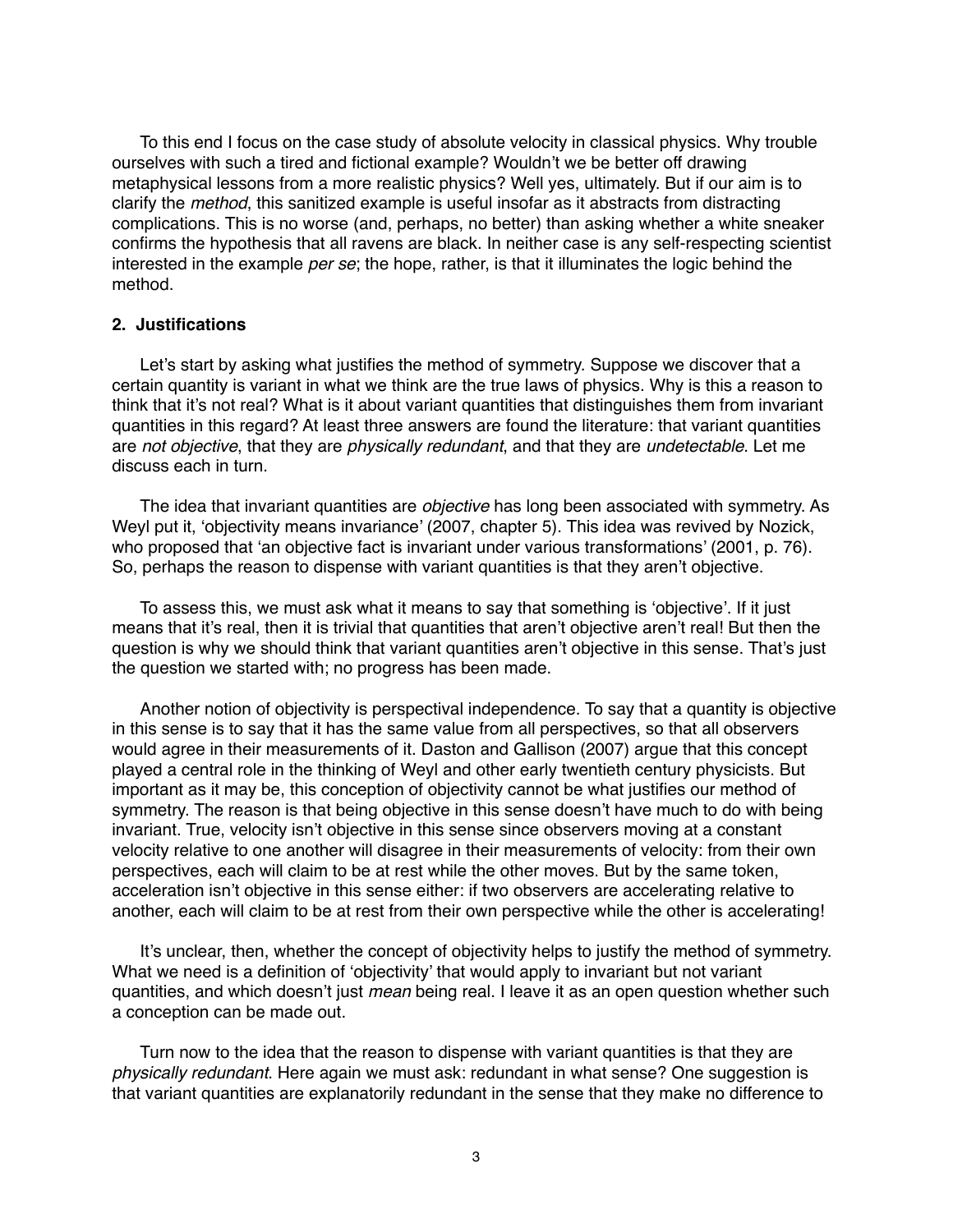how a physical system evolves in time.<sup>6</sup> The idea is tempting because *in*variant quantities do make a difference: two systems that differ initially in the distances between particles would, according to NCM, evolve differently over time because the gravitational forces would be different. By contrast, the idea is, absolute velocity isn't like that. Consider two possible physical systems related by a uniform velocity boost. At any time t0 they differ in facts about absolute velocity, yet at all subsequent times they agree on all invariant quantities including relative positions, relative velocities, accelerations, masses and charges; hence the initial difference in absolute velocity led to no difference later on. But as Sklar (1977, p. XXX) pointed out, this is a mistake: at subsequent times the two systems differ regarding the absolute velocities of each particle! Hence absolute velocity does make a difference to how the system evolves over time after all. One might now say that subsequent differences in absolute velocity aren't *real* differences, but of course that is the very conclusion we are trying to establish.

Another suggestion is that variant quantities are redundant in the sense that their specific values make no difference to whether the dynamical laws hold.<sup>7</sup> It is true that variant quantities are redundant in this sense: the variant quantities are, by definition, those whose values can be altered while preserving the truth of the dynamical laws. What is less clear is why this is reason to think that such quantities aren't real. Why should we dispense with a quantity, just because its specific values don't make a difference to whether the dynamical laws hold?

To be sure, anyone justifying the method of symmetry will at some point reach bedrock and appeal to some basic epistemic principle such as induction, modus ponens, or what have you. It would then be unfair to ask them to justify induction! But the principle "dispense with quantities that don't make a difference to whether the dynamical laws hold" isn't epistemically basic in this sense. It may be a sound epistemic principle, but if so our question is why.

One might answer that if a quantity is redundant in this sense, one can formulate an alternative physics that makes no reference to the quantity. The latter, one might then say, is preferable because it uses "less structure". Compare Newtonian with Galilean spacetime: the idea would be that the latter has less structure than the former and should be preferred on that basis.<sup>8</sup> This is some progress insofar as parsimony is, arguably, a basic epistemic principle. The main challenge is to explain the notion of "less structure"; in particular, one must show that "structure", *so understood*, is what the epistemic principle of parsimony asks us to minimize. As Barrett (2015) and others have argued, it is not clear that there is a notion that does the job.<sup>9</sup>

That leaves the idea that the reason to dispense with variant quantities is that they are *undetectable*.<sup>10</sup> The chief virtue of this approach is that the epistemic principle it rests on is relatively basic and uncontroversial: namely, that in theory choice there should be a

<sup>&</sup>lt;sup>6</sup> See for example Baker (2010).

 $7$  Earman (1989, p. 46) might be read as advancing this idea.

<sup>&</sup>lt;sup>8</sup> See North (2009) and Belot (2013) for explicit statements of this idea. It may also be what Earman (1989, p. 46) had in mind.

<sup>&</sup>lt;sup>9</sup> See also Dasgupta and Turner (2017, p. XX) for some doubts as to whether "minimizing structure" is the norm driving the move from Newtonian to Galilean spacetime.

<sup>&</sup>lt;sup>10</sup> This idea has been defended explicitly by Ismael and van Fraassen (2003), Roberts (2008), Dasgupta (2016), and Ismael (this volume).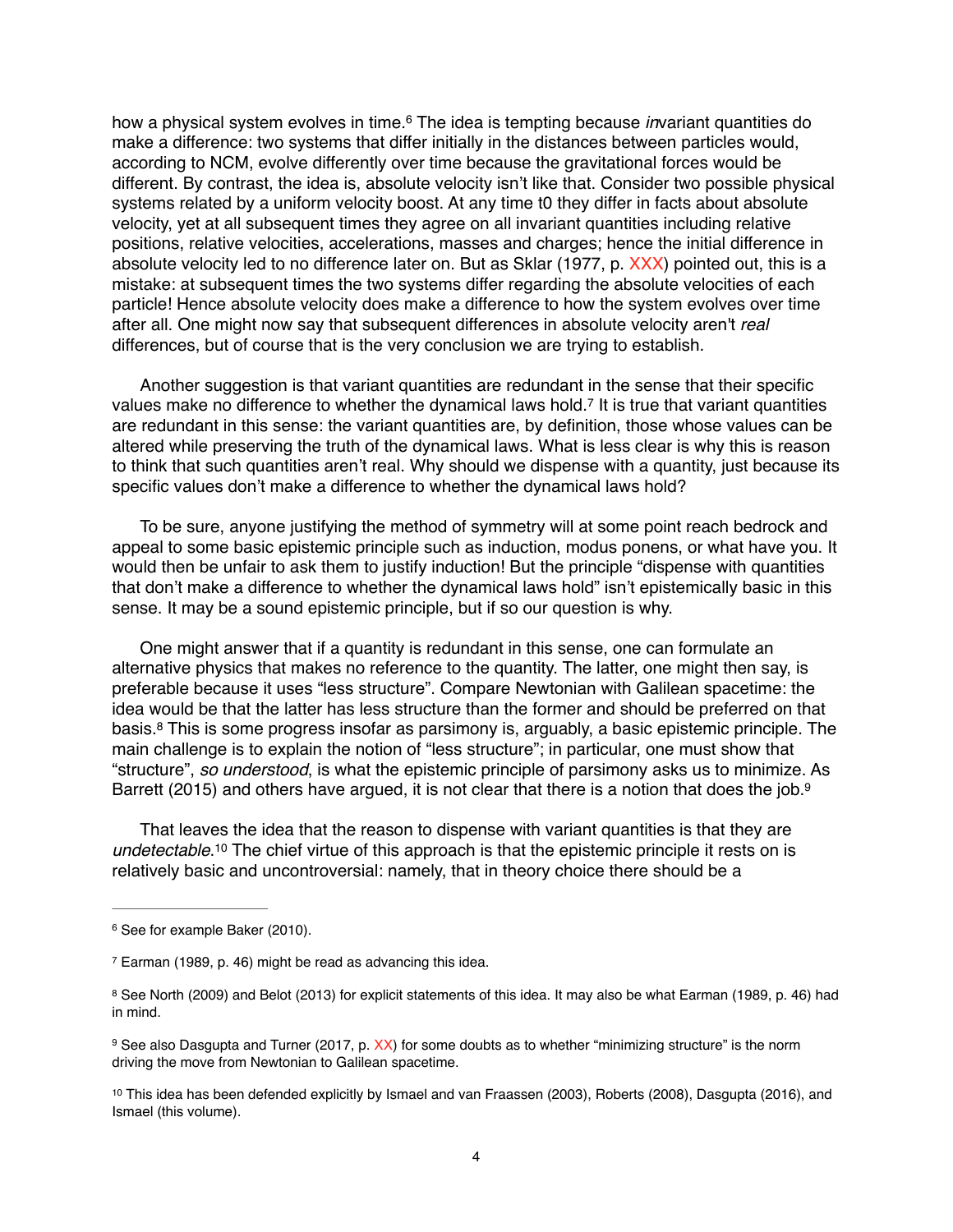presumption against positing quantities that are undetectable. Of course, it may be impossible to dispense with an undetectable quantity without sacrificing other theoretical virtues, in which case one's all-things-considered best theory may retain it. But the point remains that a quantity's being undetectable is at least *a reason* to prefer a theory that does without it, and that is all the method of symmetry promised us. In what follows, then, I will focus on this approach.

## **3. From symmetry to undetectability**

The main challenge facing this approach is to show that variant quantities are, in fact, undetectable. The challenge is by no means trivial, but let me sketch one approach.

Consider absolute velocity. Why think it's undetectable? Galileo famously pointed out that physical systems related by a boost would look the same. On the inside, an airplane on the tarmac looks and feels exactly like a plane flying smoothly. Of course, things would look different if you looked outside. But the fact remains that if *everything* were uniformly boosted, including the plane and its surroundings, things would look exactly the same even if you looked out the window. To mark this point, let's say that entire possible worlds related by a boost are *observationally equivalent*.

Still, this doesn't imply that absolute velocity is undetectable. If we can't tell the difference between boosted systems with the naked eye, maybe that's just because our eyes aren't sensitive enough. Perhaps we could build a fancy measuring device that is sensitive to whether it's moving uniformly or at rest. But we can rule this out if uniform boosts are dynamical symmetries of the actual laws. The key is that a measuring device is a physical object and is therefore governed by those laws. So, suppose we built a device in the hope that it would display "Rest" on a computer screen if its absolute velocity was zero, and "Moving" otherwise. And suppose we turn it on and it displays "Rest". Can we infer that it's at rest? No! For consider a uniformly boosted world, in which the absolute velocity of the device is different. If uniform boosts are dynamical symmetries, the same laws are true in the boosted world. Hence the boosted world represents how the device would behave, given the laws governing it, if its absolute velocity differed. And yet the boosted system—by construction—is one in which the device displays "Rest" when we turn it on. After all, a uniform boost preserves all the relative positions of particles, and hence if the pixels on a screen display "Rest" then they'll display the same sign in the boosted system too. Hence the device would say "Rest" *whatever* its absolute velocity was-hardly a "measuring device" to be proud of!<sup>11</sup>

This isn't to say that we can't measure velocity *relative* to other bodies. A car's speedometer is sensitive to it's speed relative to the road in the following sense: given the dynamical laws governing it, what it displays on its screen is a function of its velocity relative to the road. What the argument purports to show is that, thanks to the symmetries of the laws, it's impossible to build a measuring device that's sensitive to *mere* differences in absolute velocity.

This "symmetry argument" is no ordinary skeptical argument. The ordinary skeptic argues that we can't tell whether we are brains in vats or embodied in a world that is more-or-less as it appears. One response is that so long as our minds are reliably connected to the world, our belief that we are embodied may count as knowledge. Another response is that the hypothesis

<sup>&</sup>lt;sup>11</sup> This style of argument is sometimes gestured at by physicists such as Feynman (see his 1963, p. 15). But it was spelt out explicitly by Roberts (2008); my presentation here is based on Roberts'.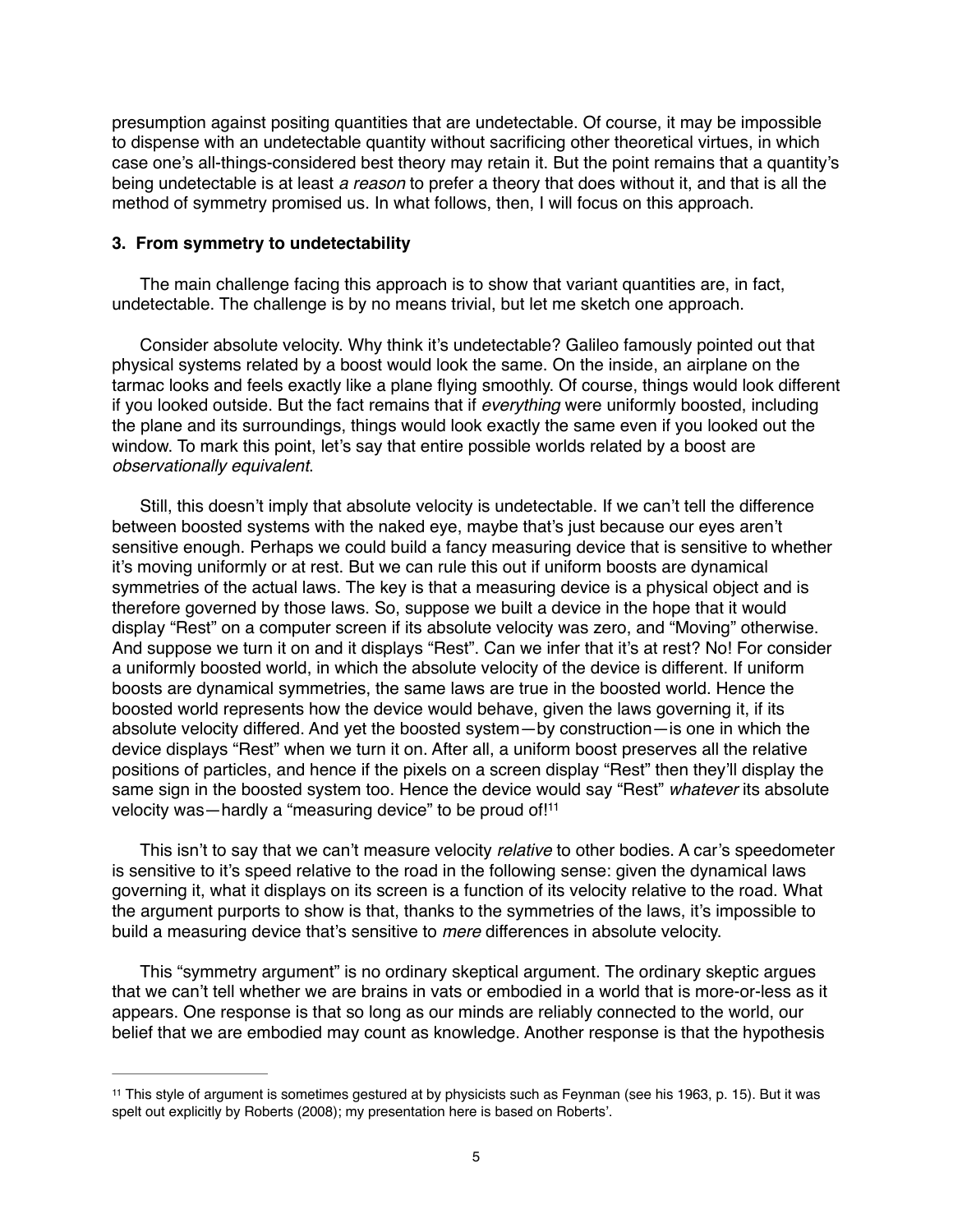that we are embodied is a better explanation of our perceptions—simpler, more elegant, and so on—and should therefore be favored on abductive grounds. Yet another response is that in ordinary contexts, the standards for knowledge are sufficiently low that we turn out to know we are embodied after all. But none of these are appropriate responses to the symmetry argument. For one thing, the symmetry argument demonstrates that measuring devices, and by extension our minds, are *not* reliably connected to facts about absolute velocity. And the competing hypotheses—that our velocity is 1 mph in a certain direction, that it is 2 mph in that direction, and so on—are all equally simple and elegant, so nothing can be said abductively in favor of one hypothesis over the others. For the same reason, lowering the standards wouldn't favor any one of these hypotheses over the others. The symmetry argument is therefore much stronger than an ordinary skeptical argument. No surprise that it is taken seriously by physicists such as Feynman (1963, p. 15), who recognize that it is not just a philosopher's puzzle.

The symmetry argument as stated concerns absolute velocity, but does it generalize to show that *any* variant quantity is undetectable? The argument rested on three facts. First, that the same dynamical laws obtain in the boosted world: without this it wouldn't follow that the boosted system represents how our "measuring" device would behave, given the laws, if its absolute velocity differed. But this was guaranteed by the fact that uniform boosts are dynamical symmetries of the actual laws. So this will generalize for any variant quantity: being *variant* implies, by definition, that an operation that alters its values preserves the truth of the laws.

Second, the symmetry argument required that boosted physical systems are observationally equivalent. Now, we cannot expect this to generalize. We cannot expect that two worlds related by *any* dynamical symmetry of the laws will be observationally equivalent. At least, not given what I've said so far: I said that a dynamical symmetry is an operation that preserves the laws, and operations can do that while changing how the world looks.<sup>12</sup> Still, I also said that *merely* preserving the truth of the laws doesn't suffice for being a dynamical symmetry. More conditions must be added. To generalize the symmetry argument, then, one must show that these extra conditions entail that systems related by a dynamical symmetry are observationally equivalent.

Whether this is true then depends on what definition of dynamical symmetry you work with. But insofar as our aim is to develop the method of symmetry, the natural move is to reverse engineer and *stipulate* that an operation counts as a dynamical symmetry only if worlds related by the operation are observationally equivalent.<sup>13</sup>

Third, the symmetry argument required that the hypotheses that distinguish the boosted worlds—that the device is moving at 1 mph to the north, that it is moving at 2 mph to the north, and so on—are equally simple, elegant, common-sensical, and so on; more generally, that they score equally well on every theoretical virtue. This is what distinguished the symmetry argument from an ordinary skeptical argument. To mark this, let us call the competing hypotheses "abductively equivalent", and by extension let us call the boosted worlds abductively equivalent too. Again, we cannot expect this to generalize: we cannot expect that two worlds related by *any*

 $12$  As an example, just consider an operation that maps each physical system to the "null" system in which the laws are true vacuously.

<sup>&</sup>lt;sup>13</sup> To be clear, this could involve building the condition of observational equivalence directly into the definition of dynamical symmetry. Or it could involve providing some other condition—for example that the operation preserves topological structure—which is then shown to imply this condition of observational equivalence. I will not decide between these two approaches, but see Dasgupta (2015) for some considerations in favor of the former.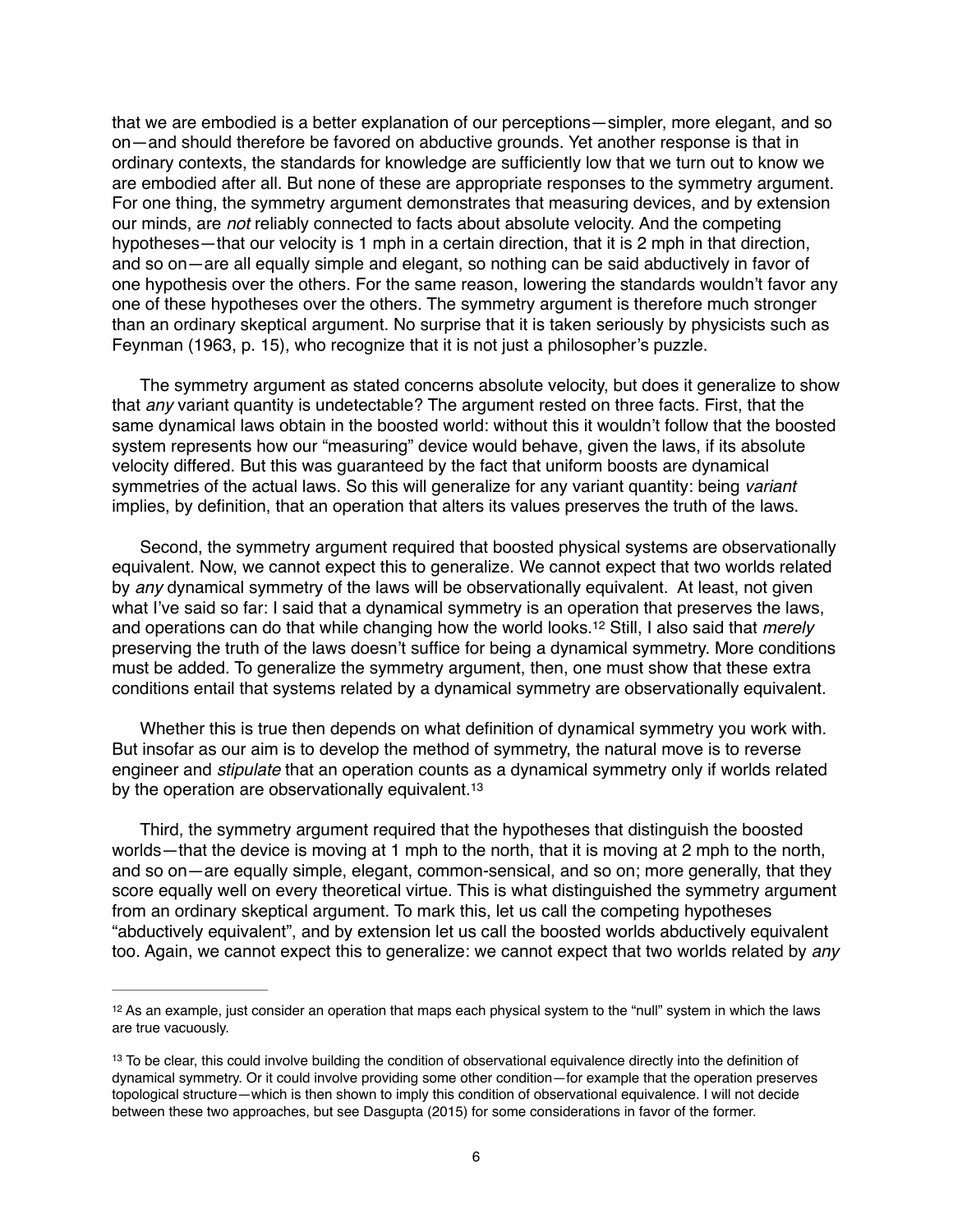dynamical symmetry *as I've defined the term so far* will be abductively equivalent. But—again insofar as our aim is to develop the method of symmetry, the natural approach is to reverse engineer and stipulate that that an operation counts as a dynamical symmetry only if worlds related by it are abductively equivalent.<sup>14</sup>

Of course, if you started off with a fixed idea of what "dynamical symmetry" meant, this reverse engineering may strike you as perverse. Given *your* definition, perhaps the argument doesn't generalize. Fine; there is no need to fight over terms. The fact remains that operations on worlds that satisfy our three conditions—they map worlds to worlds (i) that agree on the laws, (ii) that are observationally equivalent, and (iii) that are abductively equivalent—have the following property: any quantity altered by such a transformation can be shown, by the symmetry argument above, to be undetectable. Whatever we call these operations, metaphysicians in search of method should find them intriguing!

One might argue that the latter two conditions are not needed after all. Go back to the original definition of a dynamical symmetry as a transformation on systems that preserves the laws. As David Wallace (forthcoming) emphasizes, it follows that a variant quantity is "decoupled" from other quantities in roughly the sense that it has no dynamical effect on them. Hence—by the symmetry reasoning above—we cannot rig up measuring instruments that record the value of the quantity in the values of those other quantities, such as the relative positions of pixels lit up on a screen or what have you. That's already a strong lemma! But there's a gap between *that* and the conclusion that the variant quantity is *undetectable*. To bridge the gap, we need a principle to the effect that any act of detection can be mediated by invariant quantities. This needs argument, and it is not clear to me how it could go—at least, not given the original definition of dynamical symmetry. In effect, the reverse engineering above serves to bridge the gap.

There may of course be other ways of arguing that variant quantities are undetectable. But for now let us run with the argument we have, which uses the engineered notion of symmetry defined by the three conditions above. I will call these dynamical symmetries, though you are free to substitute in another term if you wish.

#### **4. Epistemic possibility**

I said that a dynamical symmetry is an operation on *possible worlds*. But possibility comes in many senses: metaphysical, epistemic, conceptual, logical, and others besides. What is the relevant sense of possibility?

This question is easy to overlook if one studies symmetries mathematically. There, one typically defines a mathematical space of *models* or *states*, and then defines a symmetry to be a function on that space.<sup>15</sup> Insofar as the space was mathematically well-defined, there is no *mathematical* question of what entities the symmetry operates on. Still, our philosophical question remains. For a model is just a bit of math, and philosophical conclusions concerning *detection* or *reality* do not follow from math without interpretation. So the question remains as to

<sup>&</sup>lt;sup>14</sup> As before, I leave open whether the definition contains this condition of abductive equivalence explicitly, or whether it contains some other condition from which abductive equivalence follows.

<sup>&</sup>lt;sup>15</sup> The use of mathematical spaces of models or states is widespread, but for some explicit examples see Earman (1989, p. 45), Brading and Castellani (2007, p. 1342), and Baker (2010, p. 1158).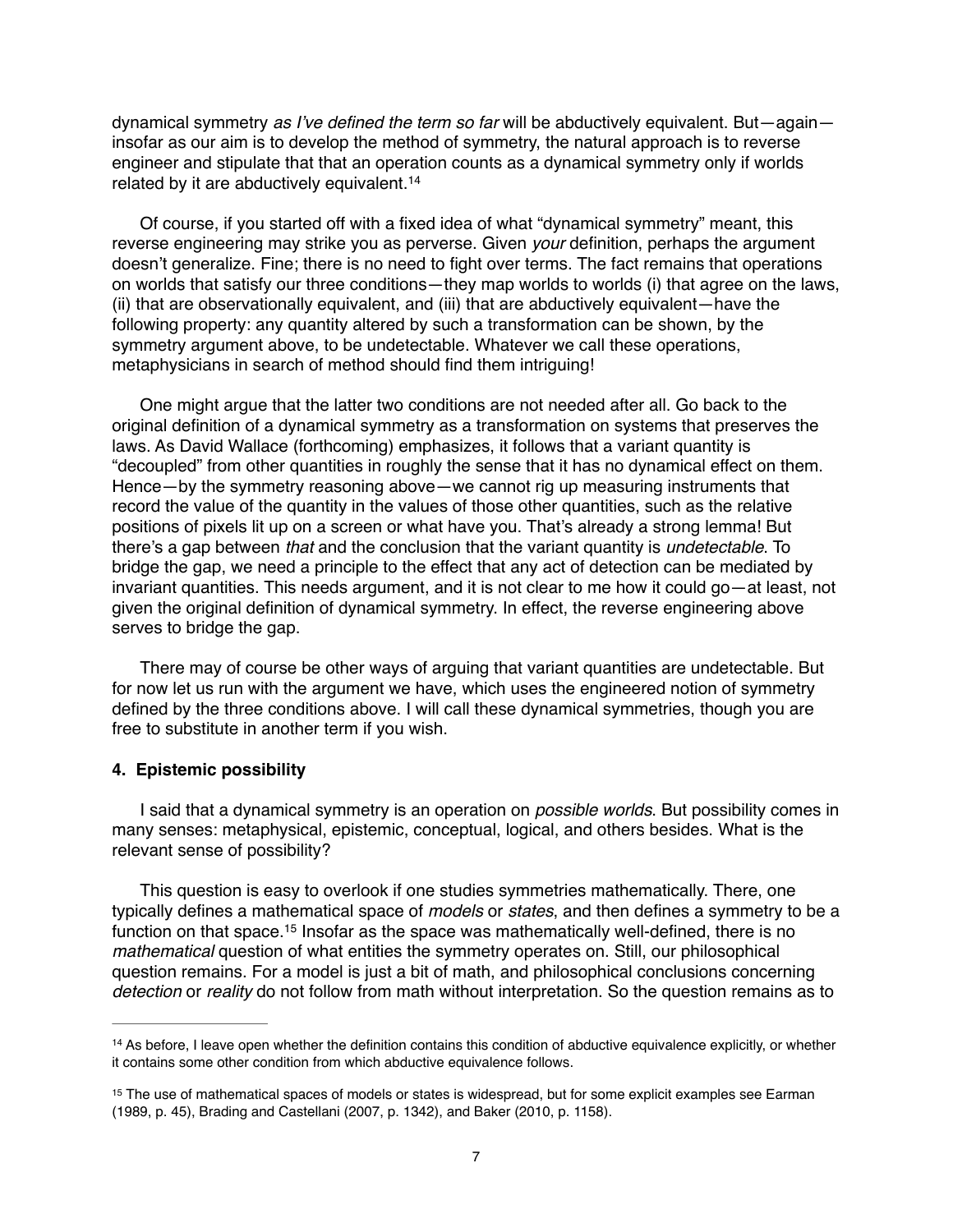what the models or states represent. The typical answer is that they represent *possible worlds* or *possible physical states*; our question is what the relevant sense of possibility is.

Metaphysicians may naturally reach for the notion of metaphysical possibility. A uniform boost would then be thought of as a function that maps a metaphysically possible world to one that differs only in facts about absolute velocity.16

But a better candidate, I suggest, is the notion of epistemic possibility. On this approach, a dynamical symmetry is an operation on epistemically possible worlds in roughly David Chalmers' sense of a (maximally specific) way the world could be for all we know apriori.<sup>17</sup>  $\overline{1}$ know that London once hosted the Olympic games, but I don't know that apriori; hence there is an epistemically possible world in which London never hosted the games. Similarly, I know that water is H20, but I don't know that apriori; hence there is an epistemically possible world in which water is not H20.

To see how this works, consider again the case of Newtonian spacetime. Even if Newtonian spacetime isn't real—even if we *know* it isn't real—we don't know this apriori. So there are epistemically possible worlds in which spacetime is Newtonian. Since we can't know apriori what trajectories bodies make through Newtonian spacetime, there are many such worlds that differ in the trajectories of bodies. Indeed, there are many such worlds that agree on all relative motions and differ only in a uniform boost—after all, we cannot know a body's absolute velocity apriori. We can then understand a uniform boost to be a function on worlds like these: a function that takes an epistemically possible world in which there is a well defined quantity of absolute velocity and maps it to an epistemically possible world in which all the velocities are uniformly transformed.

Epistemic possibilities have two advantages over metaphysical possibilities. First, our method of symmetry uses dynamical symmetries to establish *epistemic* results about what we can or cannot detect, and the framework of epistemic possibility is well-suited for this purpose. Indeed, in this framework the argument (in section 3) that a variant quantity like absolute velocity is undetectable can be seen, more generally, an argument that it is *unknowable*. Thanks to being variant, it follows that there are epistemically possible worlds that differ in its value; hence we cannot know its value apriori. What the argument in section 3 then establishes is that we cannot know its value by observation either. Whatever reading the "measuring" device gives, there are multiple epistemic possibilities in which different values of the quantity produce, by the same laws, the same reading. Hence you cannot infer what the value of the quantity is from the

 $16$  To be sure, finer distinctions are possible and perhaps desirable. Given a physical theory, one might first define the *kinematically possible worlds* to be those metaphysically possible worlds that satisfy the theory's kinematics (its description, that is, of what quantities there are and how they are defined). One can then define the *nomologically possible worlds* to be those metaphysically possible worlds that satisfy the theory's laws. And one can then say that a dynamical symmetry is a function on the kinematically possible worlds that always maps nomologically possible worlds to nomologically possible worlds. Still, even with these finer distinctions one would still at root be working with a base notion of metaphysical possibility.

<sup>&</sup>lt;sup>17</sup> See Chalmers (2012) and references therein for more on this notion of epistemic possibility.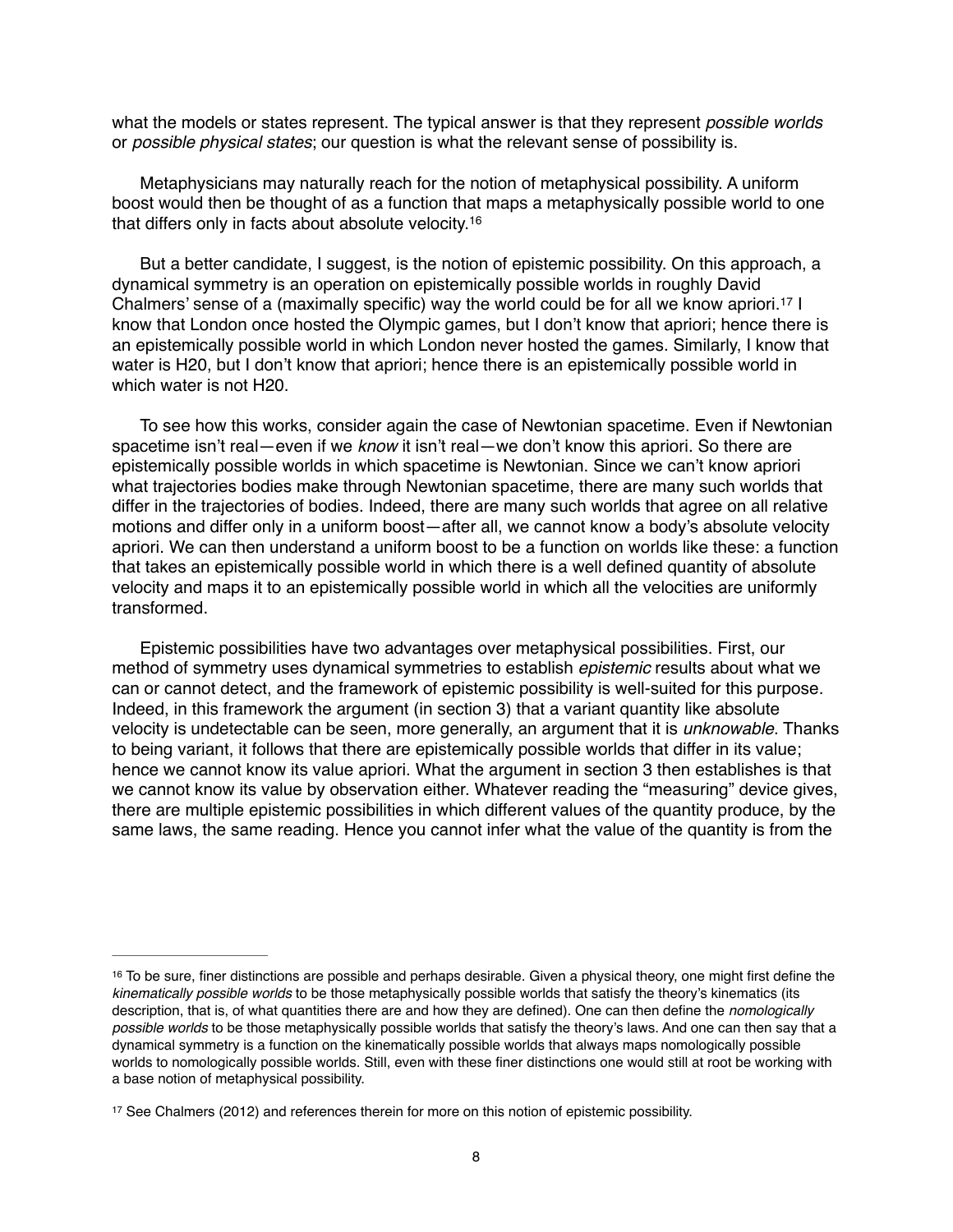reading.<sup>18</sup> This last move assumes that multiple possibilities implies some kind of ignorance. This assumption is trivial if the possibilities are epistemic, but unobvious if they are metaphysical.

Second, there may not be enough metaphysical possibilities to make sense of dynamical symmetries. Suppose absolute velocity is not real. And suppose that this is a necessary truth, the idea being that some deep structural features of spacetime are necessary.<sup>19</sup> Then there won't be metaphysical possibilities that differ only in a uniform boost, and so there won't be a function on metaphysical possibilities for a uniform boost to *be*. Yet we still want to say that boosts are symmetries of NCM; indeed, that may be our reason for thinking that absolute velocity isn't real in the first place! Epistemic possibilities avoid the problem: even if there are no metaphysical possibilities that differ in a uniform boost, there are many epistemic possibilities that do.

# **5. Empirical Symmetries**

The "method of symmetry", as we now have it, is this. We take our best physics. We look at its laws and find its dynamical symmetries and hence the variant quantities. We then argue that those quantities are unknowable. And we take that as a reason to think that the quantity isn't real.

This last step should now be clearer. There is no claim that being unknowable *logically implies* that the quantity isn't real: after all, there are epistemically possible worlds in which it is real, and these worlds are arguably logically possible too. For the same reason, this is not a verificationist argument that talk of the quantity is meaningless. The idea is just that positing undetectable quantities is a bad-making feature of a theory, so that theories that dispense with the quantity are preferable in that respect. Of course, whether the latter theory is all-thingsconsidered preferable then depends on assessing its other virtues and vices, and much argument might be had on that matter. Still, we have on our hands a principled method that yields *reasons* for various metaphysical theses. In metaphysics, that counts for a lot!

But if this is our method, it arguably generalizes to a broader class of operations. To see this, suppose that absolute velocity were *not* a variant quantity. To take a simple (albeit unrealistic) example, suppose that color is a primitive property of bodies, and suppose there's a dynamical law to the effect that things take on a greenish hue when their absolute velocity is zero but not otherwise. Uniform boosts would not then be dynamical symmetries because they don't preserve this law: they map worlds in which the law holds to worlds in which objects take on a green-ish hue when they have some non-zero velocity instead. Absolute velocity, then, would be an *invariant* quantity. Does this mean that we could measure whether something is at absolute

<sup>&</sup>lt;sup>18</sup> This move is a bit more complicated than indicated in the text. What follows from the previous sentence is that one cannot *apriori* infer what the value of the quantity is; that is, that the value isn't "apriori scrutable", to use Chalmers' terminology, from the measurement outcome and the laws. Strictly speaking, this leaves open that one might infer its value on the basis of abductive principles. But as emphasized in section 3, if we require that a dynamical symmetry maps worlds to abductively equivalent worlds it follows that abductive principles won't, after all, favor any one hypothesis about the value of the quantity over another.

 $19$  The idea that various structural features of spacetime are necessary has a long historical pedigree dating back, arguably, to Aristotle. The idea is threatened to some extent by the advent of general relativity, which allows the metric structure of spacetime to vary from world to world. But even general relativity puts constraints on *some* structural features of spacetime, and so there is still room to claim that *those* are necessary features.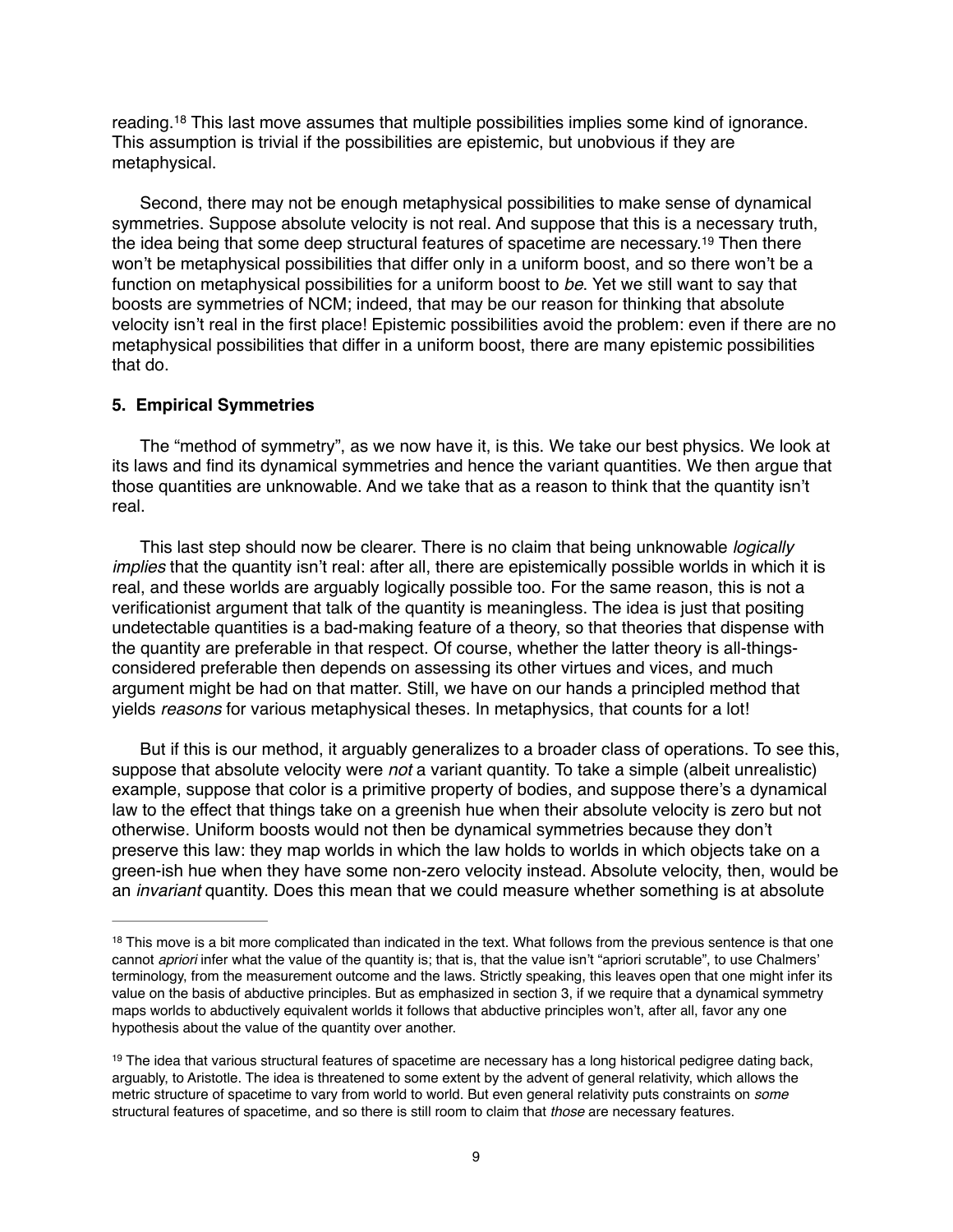rest by looking to see whether it is greenish? Unfortunately not. For if we see something greenish, we can infer that its absolute velocity is zero only on the basis of a *theory*, namely that green correlates with zero velocity. Contrast this with the theory that green correlates with some non-zero velocity, say 5mph in a certain direction. If this theory were true, green would indicate this non-zero velocity instead. But how could we ever tell which theory is true? All we would ever *see* is that the bodies with a greenish hue are all at rest relative to one another, and moving relative to other things. True, this means that if there are absolute velocities, one would be the special one that correlates with green. The trouble is, there'd be no way of telling which one it is.

Or suppose there were a velocity-dependent force law. Suppose it implies, of a particular system, that if its center of mass is at absolute rest then it'll evolve one way, while if the velocity is non-zero it'll evolve differently. And suppose the difference between the two evolutions is directly observable: a different pattern of ink on paper is produced in each case, say. In this case, again, uniform boosts wouldn't be dynamical symmetries, so absolute velocity would be an invariant quantity. Can we then measure absolute velocity by observing how the system evolves? No again, and for the same reason. We can only infer that a system exhibiting the first pattern is at absolute rest on the basis of the *theory* that that pattern correlates with absolute rest. Contrast this with a theory on which that pattern correlates with some non-zero velocity instead. Both theories are consistent with what we'd *see*, namely that all systems that display that first pattern are at rest relative to one another, and moving relative to systems that don't. But there'd be no way of telling what the absolute velocity of those former systems is.

The point is that *measuring* a quantity involves inferring its value on the basis of (i) a measurement outcome, and (ii) the physical laws that generated that outcome.<sup>20</sup> In section 3 we assumed that we knew the laws; the problem was that the same outcome would be produced regardless of what the value of the quantity was. Here the problem is that we can't know what the laws are in the first place.

With these fictional laws, then, absolute velocity would be unknowable even though uniform boosts wouldn't be *dynamical* symmetries of the laws. Still, boosts are symmetries of these laws in a broader sense. For one thing, there's an intuitive sense in which boosts preserve the "form" of these laws. In the case of color, all boosted worlds have a law of the form 'green correlates with V'; they just differ on the particular velocity V. Indeed, theorists of symmetry often focus on transformations that preserve form in something like this sense.<sup>21</sup> But what exactly is form? For our purposes, the important fact is that we can never know which of the various color laws obtains. This requires that each law is abductively equivalent in the earlier sense. Consider the range of color laws: that green correlates with absolute rest, that it correlates with velocity 1 mph in a certain direction, that it correlates with velocity 2 mph in that direction, and so on. The

<sup>&</sup>lt;sup>20</sup> This is a simplification: strictly speaking, one also needs information about the initial state of the measuring device. Albert (2015) draws out the significance of this requirement, but I am bracketing it here for simplicity.

<sup>&</sup>lt;sup>21</sup> See, for example, Brading and Castellani (2007, p. 1342).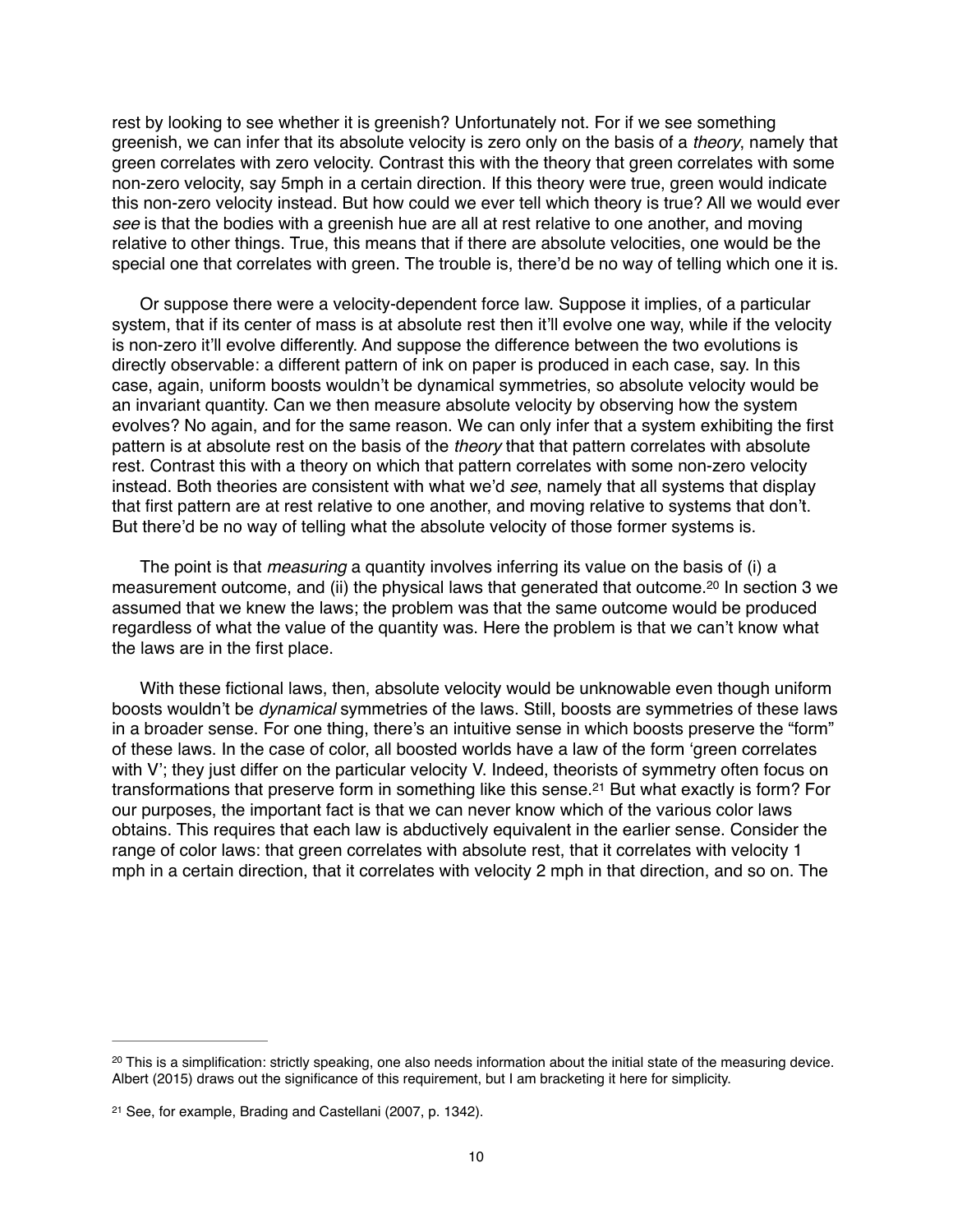idea behind the argument above is that each law is equally simple, explanatory, and so on, so that we can have no reason to believe one over the others.<sup>22</sup>

Thus, we can define the *epistemic symmetries* of a law just like dynamical symmetries with the one exception that the transformed world isn't required to have the *same* laws as the original world, just *abductively equivalent* laws. Since any law is abductively equivalent to itself, it follows that any dynamical symmetry is also an epistemic symmetry. But the reverse is not the case: uniform boosts are epistemic symmetries of the color law, but not dynamical symmetries. So the notion of epistemic symmetry is more general, and the idea would be that any quantity that varies under the *epistemic* symmetries of the laws is unknowable.23

This then gives us a more expansive method of symmetry. We take our best physics, look at its laws and find its *empirical* symmetries, and we argue that quantities altered by *those* symmetries are unknowable. As before, we then take this as a reason to think that the quantity isn't real.

Note that this move to empirical symmetries hangs on our decision, in section 2, to think of the method of symmetry as eliminating variant quantities because they're *undetectable*. If we had eliminated them because they're *physically redundant*, this move to empirical symmetries would not make sense. For in the color law above, absolute velocity is *not* redundant in any of the senses surveyed there: it *does* make a difference to whether a body will take on the greenish tinge; its values *do* make a difference to whether the law holds; and so on. I said in section 2 that this justification of the method of symmetry faces problems anyway; my point here is that if one justified the method this way, one would be restricted to using dynamical symmetries. The move to empirical symmetries makes sense only if thinks of the method of symmetry as eliminating *undetectable* quantities, for as we've seen these include those that are variant under the empirical symmetries, not just the dynamical symmetries.

Using this method of empirical symmetry can require substantival revisions in physics. Suppose we started out with a theory on which green correlates with absolute rest. Suppose we then use the method of empirical symmetry and dispense with absolute velocity. We must then revise our theory. We can no longer say that green correlates with any particular velocity. Rather, we can only say that things that take on a greenish hue are all at rest relative to one another, and are moving relative to things that don't. This is a very different theory. For one thing, on the original theory a body's state of motion *determines* whether it takes on a greenish hue, but on the revised theory this is not so. If we take a possible system in which two things are at rest relative to one another, our revised theory doesn't determine whether they'll have the

<sup>&</sup>lt;sup>22</sup> One might conceivably say that the law that green correlates with absolute rest is simpler than the rest, and that this is reason to believe it over the others. But if one says this, it's hard to see why one wouldn't also say that the hypothesis that the center of mass of the universe is at absolute rest is simpler than any of its boosted alternatives. But then boosted worlds aren't abductively equivalent, and the argument that absolute velocity is unknowable in section 3 wouldn't go through. But it's hard to take seriously the idea that we could know our velocity through space on this basis! What this shows is that the sense in which the rest hypothesis is simpler is epistemically insignificant.

<sup>&</sup>lt;sup>23</sup> Note that by requiring that the laws are abductively equivalent, the result is that the kinds of transformations that Reichenbach (1958, chapter 1) discussed, which map a world with a non-Euclidean geometry onto a world with a Euclidean geometry and so-called "universal forces", will not count as an empirical symmetry. True, this transformation would, by construction, map worlds to observationally equivalent worlds. But it wouldn't map worlds to abductively equivalent worlds, for each hypothesis has different abductive virtues (the former is simpler, in one sense of the term, while the latter is in some ways closer to pre-theoretic belief).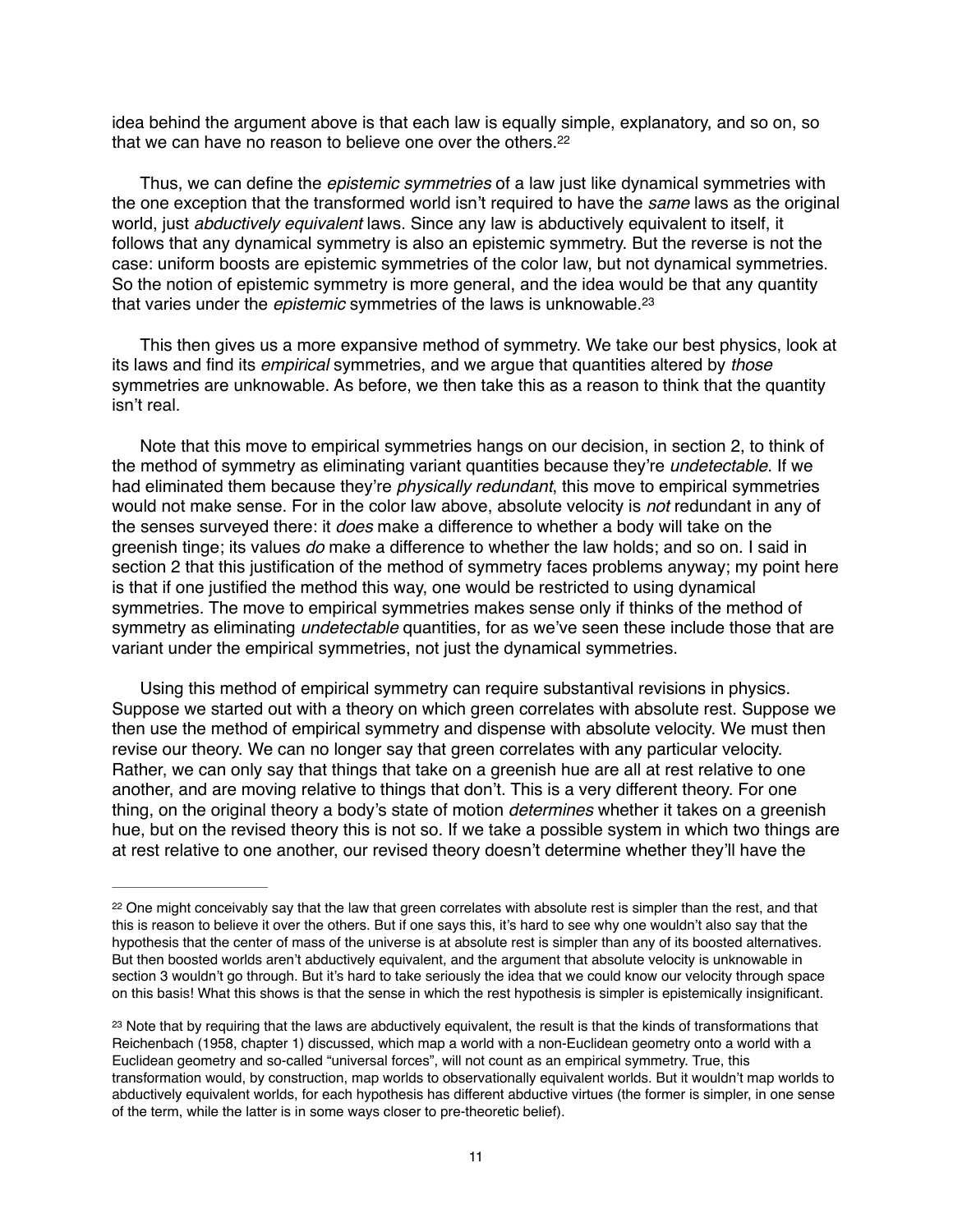greenish hue; it just determines that either both will or neither will. Thus we move from a law that was deterministic in this respect to one that is not.<sup>24</sup>

This raises the question of whether the new theory would be all-things-considered better than the old theory. True, the old theory had the vice of containing unknowable structure, but the new theory is indeterministic. Is this a vice? If so, is it worth it? More generally, if the method of empirical symmetry leads us to new physical theories with surprising features, will the new theory be all-things-considered better?

This can only be settled on a case by case basis, based on a close examination of the rival theories. But we can say this: we cannot object to the new theory *on the basis of observation*. In the case of color, we cannot complain that we *observed* bodies behaving in the deterministic manner described by the old theory. For the method of empirical symmetry shows that we observed no such thing. It shows that we never saw that the greenish hue correlates with *absolute rest* rather than any other velocity, we just saw that things with the hue are at rest relative to one another. If we previously *thought* we had observed that green correlates with absolute rest, that was based on a mistaken characterization of the observations—perhaps we had a deeply ingrained belief that some reference body was in a state of absolute rest, so that when we saw something at rest relative to it we mistakenly chalked that up to seeing it at absolute rest. In any event, the point is that an objection to indeterminism cannot be based on observation; it must be based on an apriori preference for deterministic theories.

More generally, the method of empirical symmetry assures us that the new theory is empirically adequate if the old theory was, for the new theory dispenses only with quantities that are undetectable. Thus, any surprising feature of the new theory cannot be said to be inconsistent with observation; objections to the theory must instead proceed from apriori baises.

## **6. Metaphysical applications**

I have outlined two methods of symmetry, one based on dynamical symmetry and the other on empirical symmetry. Which method should we use? This depends on our purposes. Philosophers of physics sometimes ask what the appropriate spacetime structure is *for a particular set of laws*. For example, what is the natural spacetime structure for classical Newtonian mechanics? In this case, dynamical symmetries are more appropriate. We want to look at those worlds *in which the laws obtain* and see what structure we can dispense with. Insofar as the method is to dispense with undetectable structure, we can think of us as asking: conditional on these laws, what would be undetectable? Dynamical symmetries are perfectly suited for this purpose.

<sup>&</sup>lt;sup>24</sup> To be clear, the method of *dynamical* symmetry can also lead to a revision of physics. Newton's original theory said that bodies free of forces either remain *at rest* or continue moving *at constant velocity*. Taken literally, this must be revised in the move to Galilean space-time, in which the notions of "rest" and "constant velocity" are not well defined. But in this case the revision is less extreme, for Galilean space-time has enough structure to formulate laws with similar properties as the original Newtonian laws (they will be deterministic iff the original laws were, for example). This is to be expected with dynamical symmetries, since they are defined to preserve the truth of those original laws. The point here is that, since an empirical symmetry is not required to preserve the truth of the law, dispensing with empirically variant quantities may well result in dispensing with so much structure that similar laws are no longer possible.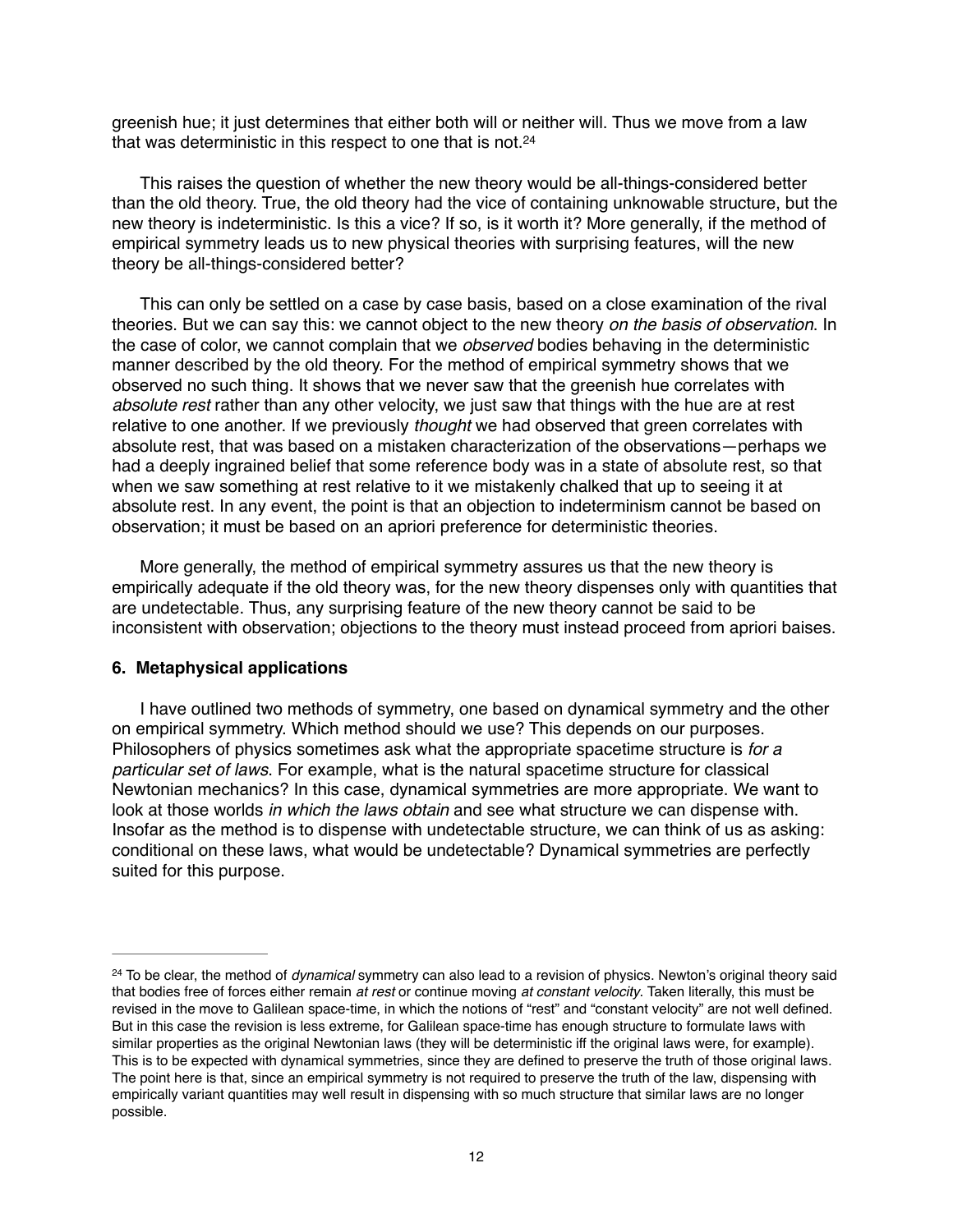But we may alternatively ask what spacetime structure is indicated *by a certain class of observations*. Given the kind of observable phenomena there'd be in a Newtonian world, for example, we may ask what we should believe about the structure of spacetime if we observed those phenomena. In this case the empirical symmetries are more appropriate. We want to look at the worlds that agree on those observational phenomena and ask what would be undetectable, and in doing so it makes sense to consider worlds with different laws if we couldn't know which of those laws obtained.25

To the extent that metaphysicians engage with physics at all, the second question is the more pertinent. They want to know what's real. To this end the method of symmetry has them ask which features are undetectable. But it would be odd to hear that as asking what would be undetectable conditional on a particular set of laws, if we could never know that those laws obtain! Thus, metaphysicians should be particularly interested in the method of empirical symmetries.

What metaphysical questions might this method illuminate? Questions about the structure of spacetime are most familiar. But if we use empirical symmetries, not dynamical symmetries, we may be led to surprising conclusions. Consider classical Newtonian mechanics. And consider a time dependent rotation: an operation that takes a physical system and puts it into constant rotation over time around some axis. We know thanks to Newton's bucket argument that this is not a dynamical symmetry: if water in a bucket is flat, then according to Newton's laws it would go concave if spinning; hence a world that differs only in its state of rotation but not in the concavity of water in buckets would violate Newton's laws. This leads many commentators to the view that the natural spacetime structure for Newtonian mechanics contains a notion of absolute rotation.<sup>26</sup> Still, one might argue that time-dependent rotations are *empirical* symmetries of the theory. The thought would be that we don't directly *see* that the concave water is rotating; that what we see is that its rotating *relative to water that remains flat*. More generally, we don't directly see which particular state of rotation correlates with inertial effects; we just see that bodies undergoing different inertial effects are rotating relative to one another. Thus there are many possible theories consistent with the data: that no inertial effects correlates with *zero* absolute rotation, that it correlates with a *non-zero* state of rotation R, and so on. If these theories are abductively equivalent, then time-dependent rotations are *empirical*  symmetries and absolute rotation is unknowable after all. Of course, that is a big "if" (to put it mildly!) and I won't try to settle it here; the point is that for someone using the method of empirical symmetry, this is the pertinent question.

The upshot is that if one asks what the natural spacetime structure for Newtonian mechanics *as it is standardly written*, the answer might be that it must contain a notion of absolute rotation. But if one asks what spacetime theory would be best confirmed if one lived in a world with Newtonian observational phenomena, the answer might be the opposite.

<sup>&</sup>lt;sup>25</sup> For an example of the distinction between these two questions, see Skow's (2007) discussion of the difference between a relationalist *interpretation* of Newtonian mechanics and a relationalist *replacement*. According to Skow, Barbour (1999) proposes his relationalist theory as a replacement because he does not claim that it captures the content of Newton's theory, but rather that it's what would be best confirmed by observation. By contrast, Skow is interested in whether a relationalist theory can capture the content of Newton's theory. Put like this, Barbour engages with the second question in the text, and Skow with the first.

<sup>&</sup>lt;sup>26</sup> See for example Saunders (2013), Knox (2014), and Wallace (forthcoming).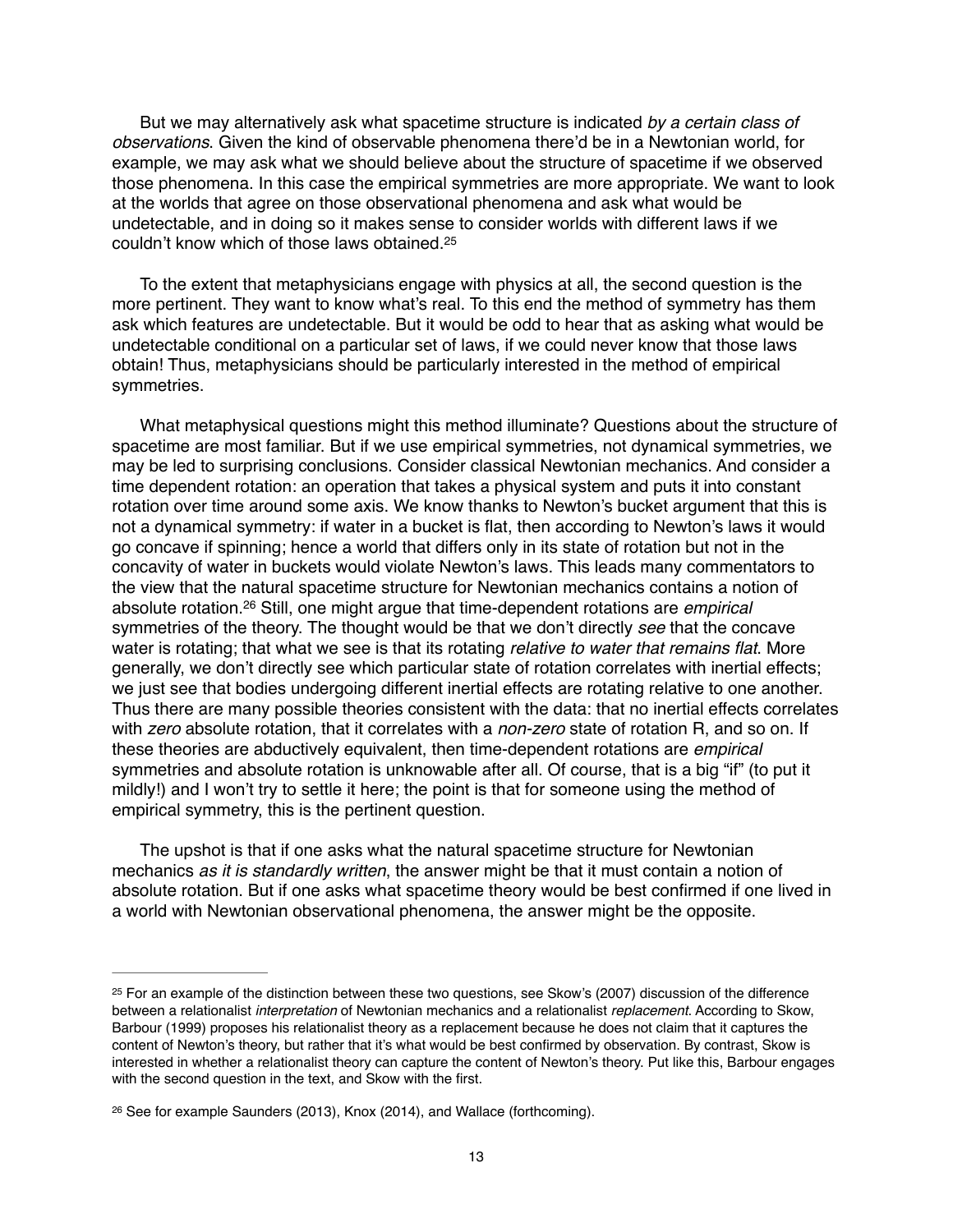I've focused on symmetries that act on spatiotemporal quantities such as boosts and rotations. But the same goes for symmetries that act on other quantities or fields (sometimes called "internal symmetries"). These include operations that act on mass, charge, or the vector potential of classical electrodynamics. As above, we should distinguish the dynamical from the empirical symmetries. Suppose one of these operations is *not* a dynamical symmetry of some theory as standardly written. What that means is that *conditional on the theory* we can detect the quantity altered by the operation. But that leaves open the possibility that the operation is an *empirical* symmetry, in which case we can't detect the quantity because we can't know whether the theory is true.

# **References**

Albert, D. Z. (2015). "The Difference Between the Past and the Future". In D. Z. Albert, *After Physics*. Harvard: Harvard University Press.

Anderson, P. W. (1972). "More is Different". *Science* 177 (4047): 393-396.

- Barbour, J. (1999) *The End of Time*. New York: Oxford University Press.
- Baker, D. (2010). "Symmetry and the Metaphysics of Physics". *Philosophy Compass* 5: 1157-66.
- Barrett, T. (2015). "Spacetime Structure". *Studies in History and Philosophy of Modern Physics* 51: 37-43.
- Belot, G. (2013). "Symmetry and Equivalence". In R. Batterman (ed.), *The Handbook of Philosophy of Physics*. Oxford: OUP.
- Brading, K. and Castellani, E. (2007). "Symmetries and Invariances in Classical Physics". In J. Butterfield and J. Earman (eds), *Philosophy of Physics*, Part B, pp. 1331-67. Amsterdam: Elservier.
- Chalmers, D. (2012). *Constructing the World*. Oxford: OUP.
- Dasgupta, S. (2016). "Symmetry as an Epistemic Notion (Twice Over)". *The British Journal for the Philosophy of Science* 67: 837-878.

Dasgupta, S. and Turner, J. (2017). "Postscript". In XXXX.

Earman, J. (1989). *World Enough and Space-Time: Absolute versus Relational Theories of Space and Time*. Cambridge, MA: MIT Press.

Feynman, R. (1963). *Lectures on Physics: Volume 1*. Reading, MA: Addison-Wesley.

- Healey, R. (2009). "Perfect Symmetries". *The British Journal for the Philosophy of Science* 60: 697-720.
- Ismael, J. and B. van Fraassen (2003). "Symmetry as a Guide to Superfluous Theoretical Structure". In K. Brading and E. Castellani (eds), *Symmetries in Physics: Philosophical Reflections*, p. 371-92. Cambridge: Cambridge University Press.